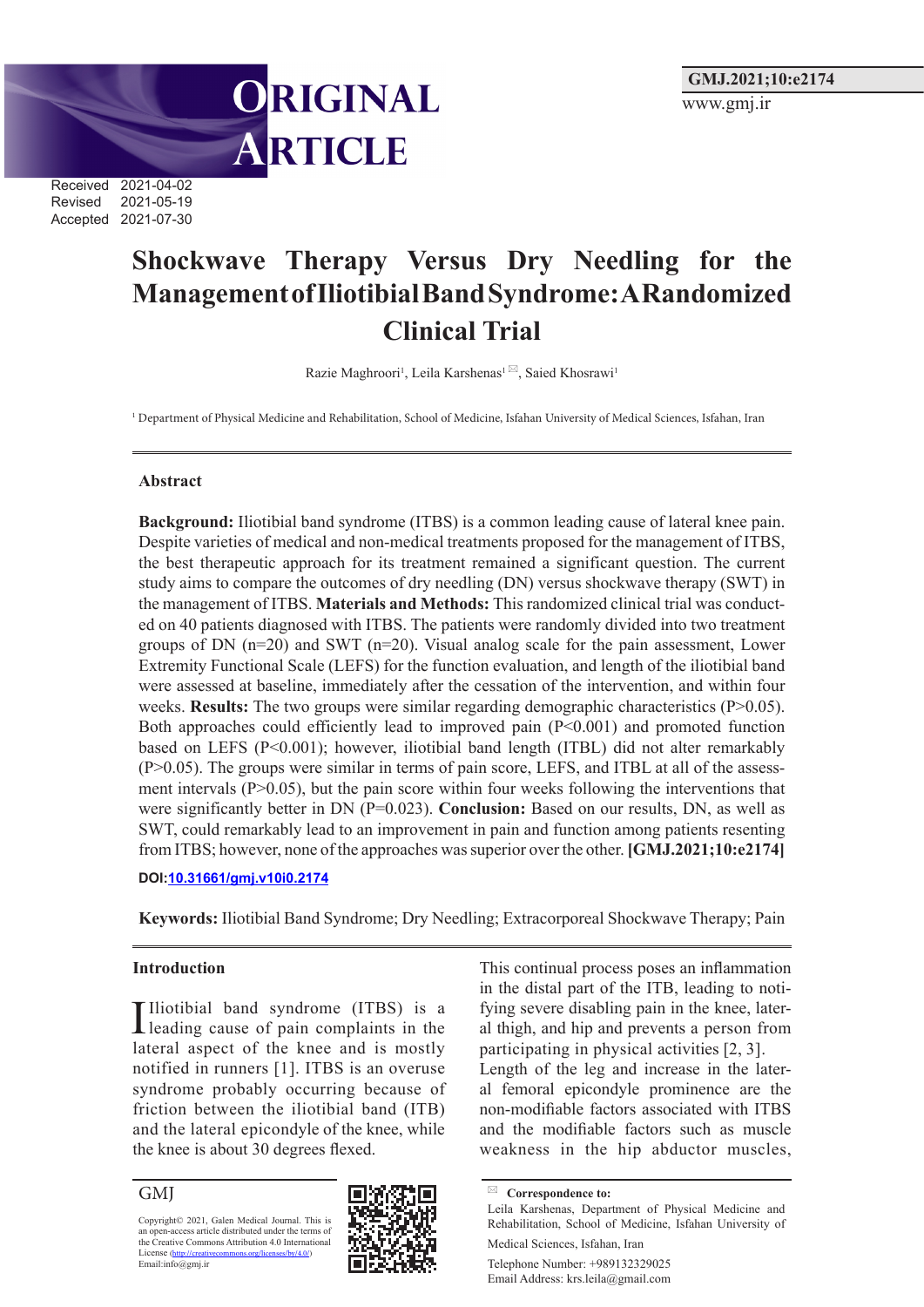particularly reduced flexibility of the hip, and abnormal kinematics of the lower extremity [1]. Despite varieties of theories proposed for the underlying etiology of ITBS, the therapeutic approach for its treatment remained a major question. The patients with mild symptoms are primarily treated medically using non-steroidal anti-inflammatory drugs (NSAIDs); however, numerous biopsies opposed the presence of inflammation [1]. Physical therapies, static stretching, strengthening, manual therapy, deep friction massage, and appropriate shoe worn, plus training schedules, are the other recommended options for ITBS treatment. In cases with long-term irresponsive ITBS, surgery has been used as the last alternative [3-5].

Nevertheless, the surgical procedure is invasive, and the outcomes of the other approaches were controversial [1]. Dry needling (DN), as well as shockwave therapy (SWT), has been successfully used for various musculoskeletal disorders such as myofascial pain, enthesitis, tendonitis, fasciitis, and trigger point [6-9].

However, the information about the efficacy of DN for ITBS is limited to some case reports and only a cease series [10-12], and a few studies have assessed SWT [13]. Therefore, the current study was designed to investigate the efficacy of DN versus SWT in ITBS management.

## **Materials and Methods**

#### *1. Study Population*

This randomized controlled clinical trial was conducted on 40 patients diagnosed with ITBS and referred to the Physical medicine and Rehabilitation outpatient clinics affiliated with Isfahan University of Medical Sciences from May 2018 to August 2019. The study protocol was approved by the Ethical Committee of Isfahan University of Medical Sciences (code number: IR.MUI.MED.REC.1398.161).

Besides, this report as a phase 3 trial was proposed for the Iranian Registry of Clinical Trials and legislated based on the code IRCT20190824044598N1. The protocol was explained to the patients, they were reassured about the confidentiality of their personal information, and written consent was obtained. Patients (ranged 18-60 years old) with documented ITBS diagnoses who had normal neurological examinations were included. ITBS was diagnosed by an expert physical medicine and rehabilitation specialist according to the clinical physical examination, positive Ober's test, and the presence of the least one trigger point on an ITB.

Any fracture in thigh, knee, or shin or any surgical procedure on the affected knee within the last 12 months, application of any therapeutic intervention to control the chronic knee pain (i.e., physiotherapy and/or injections at trigger points) within two months, and the use of NSAIDs for over two weeks before the interventions, radiculopathies, coagulopathy, and anticoagulant agents use were considered the unmet criteria. Reluctance to participate in the study, over 20% defects in the medical records, and failure to participate in reassessments were the exclusion criteria of the current study.

Convenience sampling was administered to include the studied population. After that, the participants were randomly allocated to DN therapy and SWT using Random Allocation Software (Excel software, Microsoft Office 2010, The United States). Therefore, the patients with odd numbers were allocated to DN therapy and those with even numbers to the shockwave therapy. The person who gathered the data about the outcomes of the interventions was blinded to the type of treatment.

## *2. Interventions*

The trigger points were primarily found based on pincer palpation on the lateral aspect of the thigh and lateral femoral epicondyle. To keep the location of the trigger points between the sessions of interventions, a 10\*10 cm centrally perforated piece of a paper was administered [14].

## *2.1. DN Therapy*

The patients allocated to the DN group underwent the intervention twice a week for four weeks. A skilled target physical medicine and rehabilitation specialist performed this technique in a sterile condition to minimize the potential bias. The patient was asked to sleep on the opposite side of the affected leg;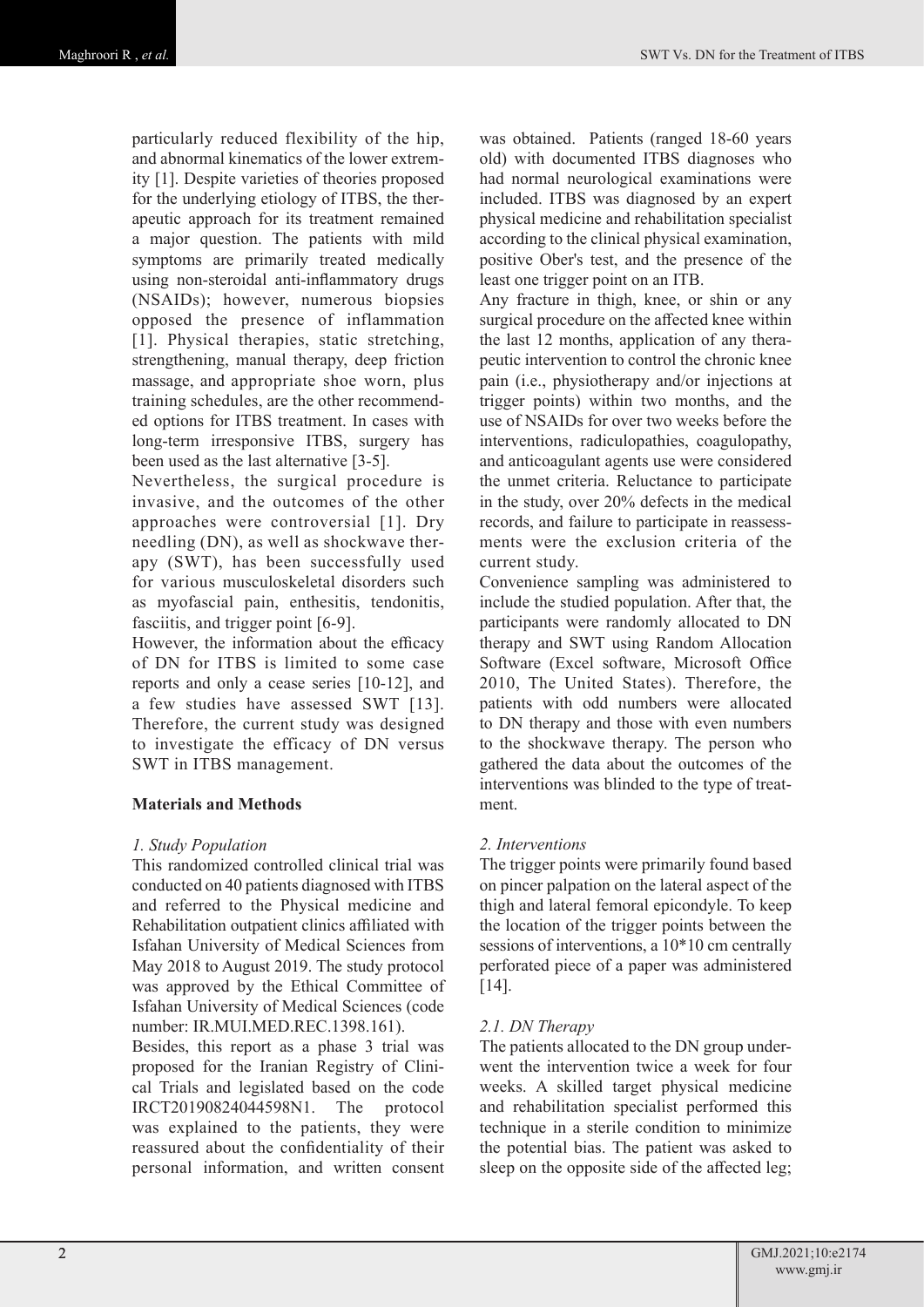the painful leg was upward and put a pillow between the legs. The interventionist cleaned the penetration site with isopropyl alcohol 70%, then wore sterile gloves and performed the needling. In this term, the trigger point firmly held between the thumb and the pointing finger by non-dominant hand and a 0.25 mm, 25-gauge needle by the dominant hand. Therefore, the needle was rapidly inserted into the trigger point via a 30° angle and taken out at low speed. Following the insertion of the needle, a local twitch response may occur. Therefore, the fanning technique was applied in which the needle was repeatedly inserted into diverse parts of the trigger point and pulled out as long as there was no further twitch. Eventually, the needle was preserved for 15 minutes to achieve the analgesic effects [15, 16].

# *2.2. SWT*

The latter group of the patients underwent SWT once a week for four weeks. The patients slept laterally with 30° angle between the thighs and shins. No local anesthesia was administered.

The SWT was done by electromagnetic type Dornier AR2 machine (Storz Medical, Tagerwilen, Switzerland) radial probe. SWT was initiated using 500 pulses at 0.10 mJ/mm2 (2Bar) with 15 Hz frequency to the lateral femoral condyle to adjust to the treatment. An additional 2000 pulses were applied at 0.10mJ/mm2–0.4 mJ/mm2 (2–4 Bar), 15 Hz, depending on pain tolerance. Eventually, three lateral thigh trigger points were treated [13]. All of the patients (regardless of the intervention) were trained to perform a similar stretching ITB exercise. The performance of exercises was recalled and checked through telephoning by the study's correspondents twice a week. In cases with pain compliant, only every 6-hour oral acetaminophen 500 mg was allowed.

## *3. Means of Assessment*

All of the patients were followed for four post-intervention weeks, and the evaluations were performed at baseline, immediately by the last session of interventions, and within four weeks after the intervention cessation. In order to minimize the probable bias, all the assessments were performed by a skilled physical medicine and rehabilitation specialist. The demographic characteristics, including age and gender, were recorded in the study checklist. A visual analog scale (VAS) was applied to assess pain severity. Lower Extremity Functional Scale (LEFS) and iliotibial band length (ITBL) then further evaluated parameters.

# *3.1. VAS*

The VAS score is a self-reported scale to assess the pain severity ranging from 0 to 10, representing the least to the most severe pain sensation [17].

# *3.2. LEFS*

LEFS is a questionnaire containing 20 items assessing the lower extremity function based on the intensity of the related activities' performance. This scoring system is designed based on the five-score Likert scale ranging from zero as the worst condition to four as without bothersome. This scale scores from zero to eighty, and the higher score represent a better condition. Negahban *et al*. have validated the Persian version of LEFT with Cronbach's alpha of above 0.70 for each item [18].

# *3.3. The length of the iliotibial band*

Ober test was administered to assess the normality of ITBL as well as its measurement. The patient was asked to sleep on the opposite side of the affected leg; therefore, the painful leg was upward. The lower leg was flexed in hip and knee joints. The examiner put one of the hands on the hip joint and the other under the examined knee. Then, the affected knee was 90° flexed without any rotation in the hip joint, where the hip joint was extended simultaneously. At this moment, the examiner takes the hand, which holds the knee away. If the ITBL was normal, the gravity pulls the knee down at a level under the bed, and the test was interpreted as negative; while in the shortened bands, the thigh was stopped at levels higher than the bed. The distance between the bed to the medial aspect of the patella was measured using a calibrator ruler [19].

## *4. Statistical Analysis*

The obtained data were entered into the Statistical Package for Social Sciences (SPSS,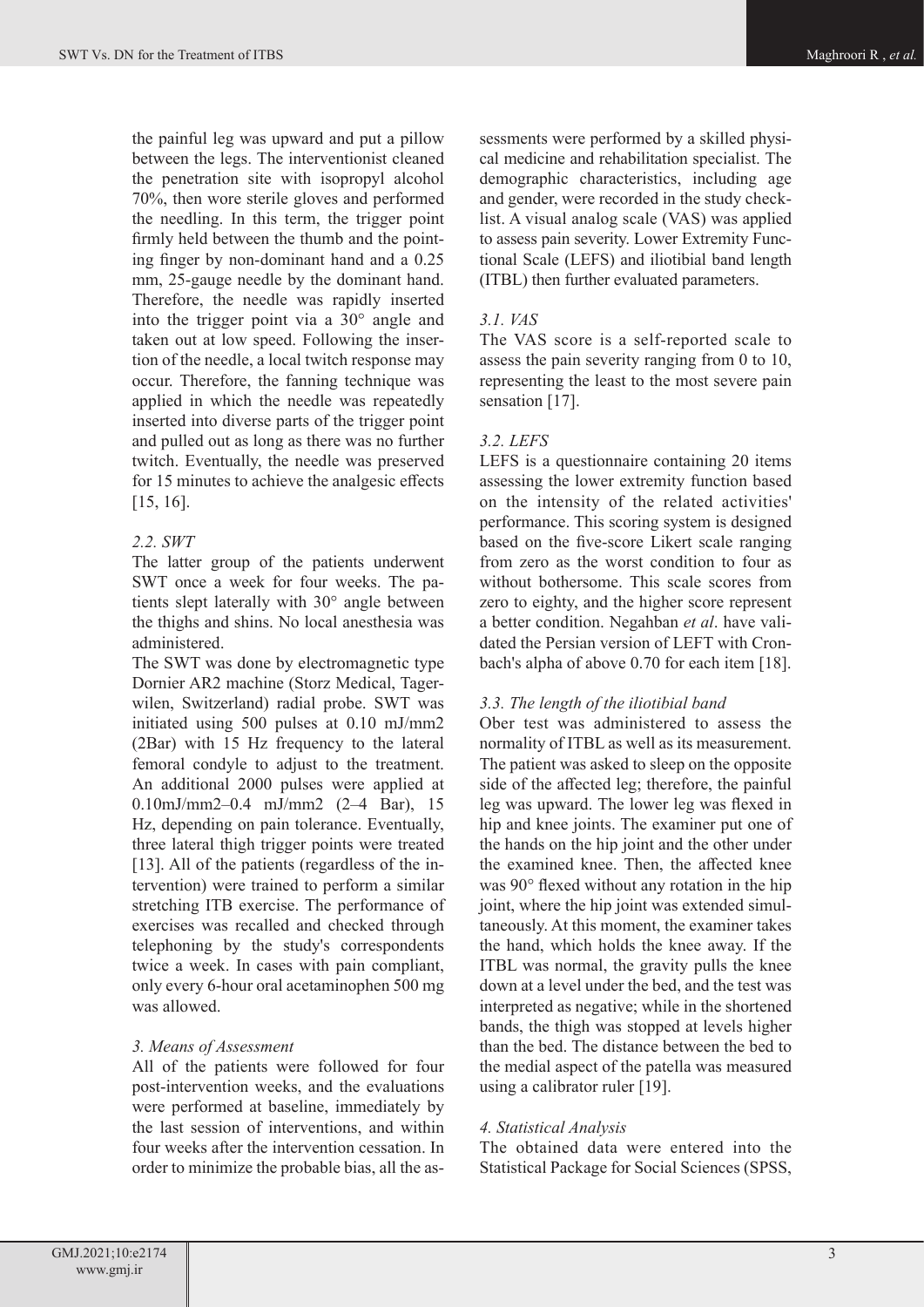version 25, IBM Corporation, Armonk, NY, USA). Continuous data were presented in mean and standard deviation (SD). Absolute numbers and percentages were administered to present qualitative information. Fisher's exact test, Mann-Whitney test, t-test, repeated measure ANOVA, and generalized estimating equation (GEE) test were utilized for analytics. A P=0.05 was determined as the level of significance.

#### **Results**

In the current study, the eligibility of 48 cases with the diagnosis of ITBS has been evaluated; among them 40 patients met the criteria for participation in the study and were randomly allocated to the DN therapy (n=20) and SWT  $(n=20,$  Figure-1).

The mean age, body mass index (BMI), and the duration of ITBS of the studied population was  $51.83 \pm 14.64$  (range: 22-78 years), 25.98±3.64 (range:19.10-34.55 kg/m2), and 28.4±17.25 (0.5-120 months), respectively. The comparison of the two groups regarding the demographic data revealed no significant differences (P>0.05, Table-1).

The baseline pain assessment showed no significant difference between the two groups  $(P=0.38)$  as well as the comparison immediately following the intervention cessation (P=0.39); however, the pain score was remarkably less in the DN-treated group  $(P=0.023)$ . Both of the interventions led to a significant improvement of pain by the time in each group  $(P<0.001)$ .

Besides, in contrast to lacking any difference between the two groups at the interval assessments of LEFS in any of the evaluations (P>0.05), repeated measure ANOVA showed a significant change in the LEFS scores of both the treatment approaches (P<0.001, Table-2).

None of the interventions showed a statistically remarkable alteration in the ITBL (P>0.05). In addition, the comparison of ITBL at baseline between the groups showed no difference  $(P=0.56)$  as well as the assessments at the time of intervention cessation  $(P=0.86)$  and within four weeks post-intervention (P=0.79). None of the administered approaches was accompanied by any significant complication.

#### **Discussion**

The current study was conducted to compare the efficacy of SWT versus DN to manage cases with ITBS. The two assessed groups were similar in terms of demographic characteristics; therefore, the possible confounding role of these factors is eliminated, and the results are dedicatedly contributed to the treatment approach. Both treatments could properly improve the pain and LEFS, but not ITBL. The comparison of DN versus SWT generally revealed that the approaches were non-inferior over the other; however, those under the DN approach experienced significantly less severe pain in the four-week follow-up investigation. Limited studies in the literature have com-

| <b>Variables</b>                    | <b>Groups</b>                   |                              | P-value               |
|-------------------------------------|---------------------------------|------------------------------|-----------------------|
|                                     | <b>Dry Needling</b><br>$(n=20)$ | <b>Shockwave</b><br>$(n=20)$ |                       |
| Gender, $n$ $(\%)$                  |                                 |                              |                       |
| Female                              | 15(75)                          | 15(75)                       | $>0.999$ <sup>*</sup> |
| Male                                | 5(25)                           | 5(25)                        |                       |
| Age, mean $\pm SD$                  | $49.1 \pm 12.31$                | $54.55\pm16.52$              | $0.24***$             |
| Body mass index, mean $\pm SD$      | $26.68\pm3.47$                  | $25.25 \pm 3.76$             | $0.22**$              |
| Duration of the ITBS, mean $\pm$ SD | $22\pm34.58$                    | $11.7 \pm 19.88$             | 0.11 <sup>£</sup>     |

**Table 1.** The Comparison of the Demographic Information Between the Studied Groups.

**\*** Fisher's Exact Test; **\*\*** T-test; **£** Mann-Whitney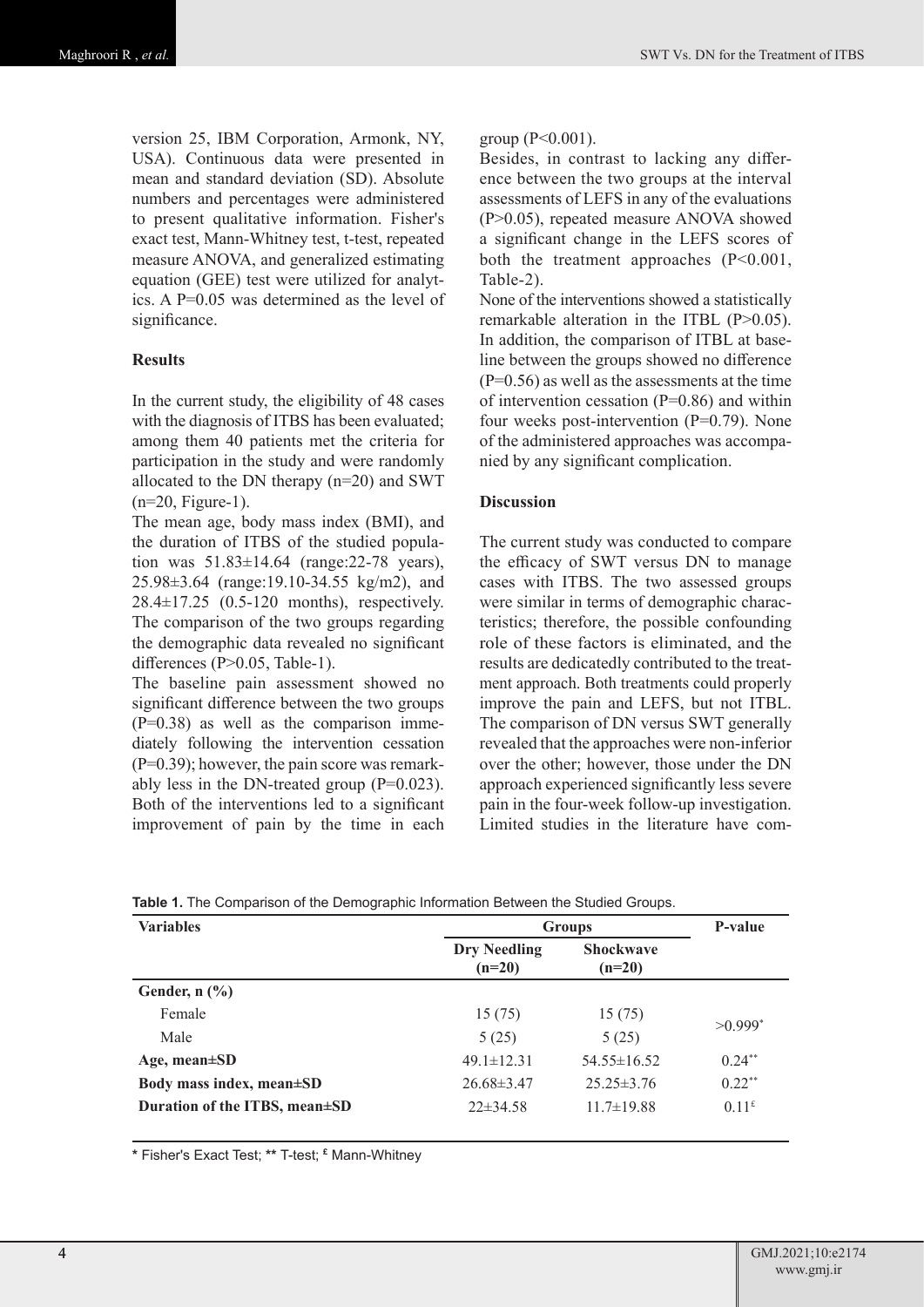| Variables                                 | Dry Needling<br>$(n=20)$ | <b>Shockwave</b><br>$(n=20)$ | P-value           |
|-------------------------------------------|--------------------------|------------------------------|-------------------|
|                                           | <b>Means</b> \times\spn  |                              |                   |
| Pain                                      |                          |                              |                   |
| <b>Baseline</b>                           | $8.95 \pm 1.14$          | $8.3 \pm 1.83$               | $0.38^*$          |
| Immediately by the Intervention Cessation | $3.05 \pm 2.08$          | $3.8 \pm 2.39$               | $0.39^*$          |
| Within Four Weeks After the Intervention  | $1.75 \pm 1.77$          | $3.6 \pm 2.68$               | $0.023*$          |
| P-value**                                 | < 0.001                  | < 0.001                      |                   |
| <b>Lower Extremity Function</b>           |                          |                              |                   |
| <b>Baseline</b>                           | $34.9 \pm 16.6$          | $38.65 \pm 12.52$            | $0.42^{\delta}$   |
| Immediately by the Intervention Cessation | $55.15 \pm 17.86$        | $47.9 \pm 14.03$             | 0.16 <sup>8</sup> |
| Within Four Weeks After the Intervention  | 54.9±17.77               | $49.7 \pm 14.14$             | 0.31 <sup>8</sup> |
| P-value <sup><math>\epsilon</math></sup>  | < 0.001                  | < 0.001                      |                   |
| <b>Length of ITB</b>                      |                          |                              |                   |
| <b>Baseline</b>                           | $26.35 \pm 5.67$         | $24.4 \pm 6.78$              | 0.56              |
| Immediately by the Intervention Cessation | $25.7\pm 6.13$           | $25.2 \pm 5.95$              | 0.86              |
| Within Four Weeks After the Intervention  | $25.9\pm 6.01$           | $25.75\pm4.71$               | 0.79              |
| P-value**                                 | 0.93                     | 0.75                         |                   |

**Table 2.** The Comparison of Pain Severity, LEFS, and ITBL Between the Studied Groups.

**\*** Mann-Whitney; **\*\*** GEE; <sup>δ</sup> Independent t-test; **£** Repeated Measure ANOVA

pared DN versus SWT. Walsh *et al*. [8] compared the efficacy of SWT versus DN on trigger points in the quadriceps muscle. They performed the interventions only for a week and did not follow their patients. Like the current study, they presented significant pain improvement following both the approaches, but none of them was superior to the other [8]. Rahbar *et al*. [6] compared the outcomes of DN versus SWT on the pain and function of those resenting from plantar fasciitis in a study on 72 patients. Patients under both treatments developed significant rehabilitation regarding pain and function. The follow-up investigations revealed DN's superiority to SWT within eight weeks after the intervention [6]. Further studies assessing DN only have been accompanied by favorable outcomes. Rayegani *et al*. [7] tried to evaluate the efficacy of DN for the management of trigger points in the trapezius muscle. Their study achieved promising outcomes in terms of pain relief at rest, at night, and during activity and improvement in the quality of life [7]. Similar results were found in another study with a similar design assessing DN utility on ITBS. The efficacy of DN was to the extent that the patient could lie on the involved side and walk for a more extended period [11]. Another case series revealed outcomes in favor of DN regarding both pain relief and improved function in the short-term as well as the long-term assessment of the patients [12]. Castro-Sánchez *et al*. made a thorough investigation of DN used for trigger points in latissimus dorsi muscle, multifidus muscle, and quadratus lumborum and reported significant pain relief of all assessed areas [20].

The action mechanism of DN is unknown; however, the mechanical destruction of the dysfunctional endplates responsible for a sustained contraction of muscle fiber due to the continuous release of acetylcholine seems to play the primary role in DN. Therefore, by the destruction of nerve end plates, the muscle fibers contraction terminates, and eventually, the nociceptive impulses to the central nervous system would cease [21, 22].

Moghtaderi *et al*. used SWT for the trigger points in gastrocnemius/soleus muscles. Their investigation was accompanied by considerable improvements in the evaluated patients' pain complaints and muscular function [23]. The outcomes were confirmed in another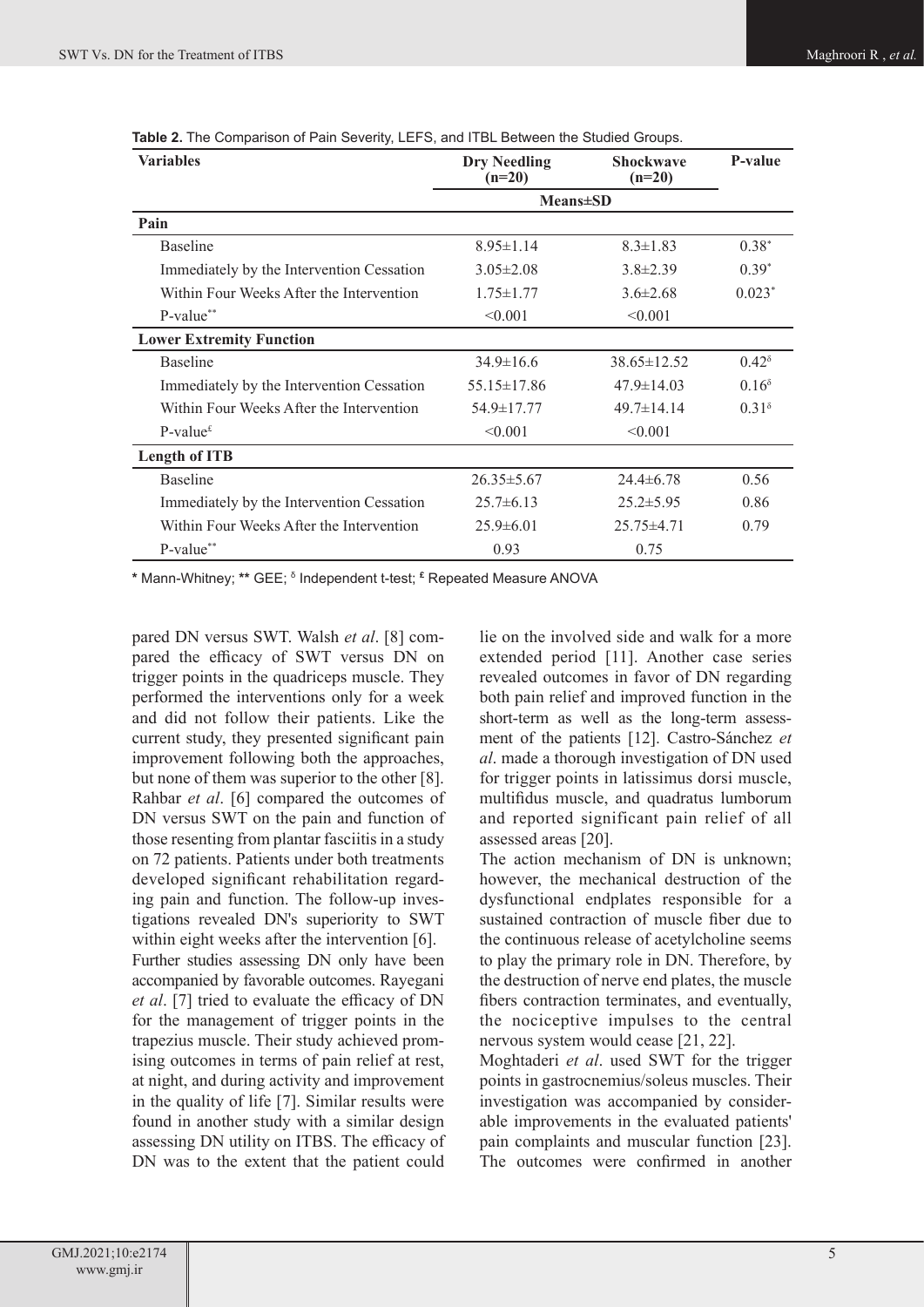

**Figure 1.** Consort diagram of the studied population.

study on cases suffering from trigger points on the quadratus lumborum muscle [24].

SWT has been successfully administered for numerous overuse injuries such as patellar tendinopathies, palmar fasciitis, and shoulder calcific tendonitis [25, 26]. SWT's mechanism leading to the promotion of the function and pain relief at the site of these types of chronic injuries is debatable. Increase in the microcirculation Improvement in the local microcirculation, developing the metabolic activities, and washing the inflammatory agents responsible for pain out from the site of injury are one of the most favored theories about the mechanism of SWT [27-29]. This theory was reinforced by the interpretation of the biopsies taken from the site of a trigger point on the lateral femoral epicondyle [30].

The hyperstimulation analgesic effect is another mechanism proposed for SWT and is supported due to the intervention's immediate pain relief [31]. We assume that SWT may have an anti-fibrotic effect on the injured soft tissue [32]. This theory is reinforced by the other studies assessing SWT use on the overuse of soft tissue injuries such as adhesive capsulitis or rotator cuff injury [33].

The short-term follow-up of the patients was the most prominent limitation of the current study. We have not assessed the post-intervention strength of the muscles, which is strongly recommended for further investigations.

## **Conclusion**

Based on this study, DN and SWT could remarkably improve pain and function among patients resenting from ITBS; however, our outcomes revealed non-inferiority of each approach over the other. To generalize the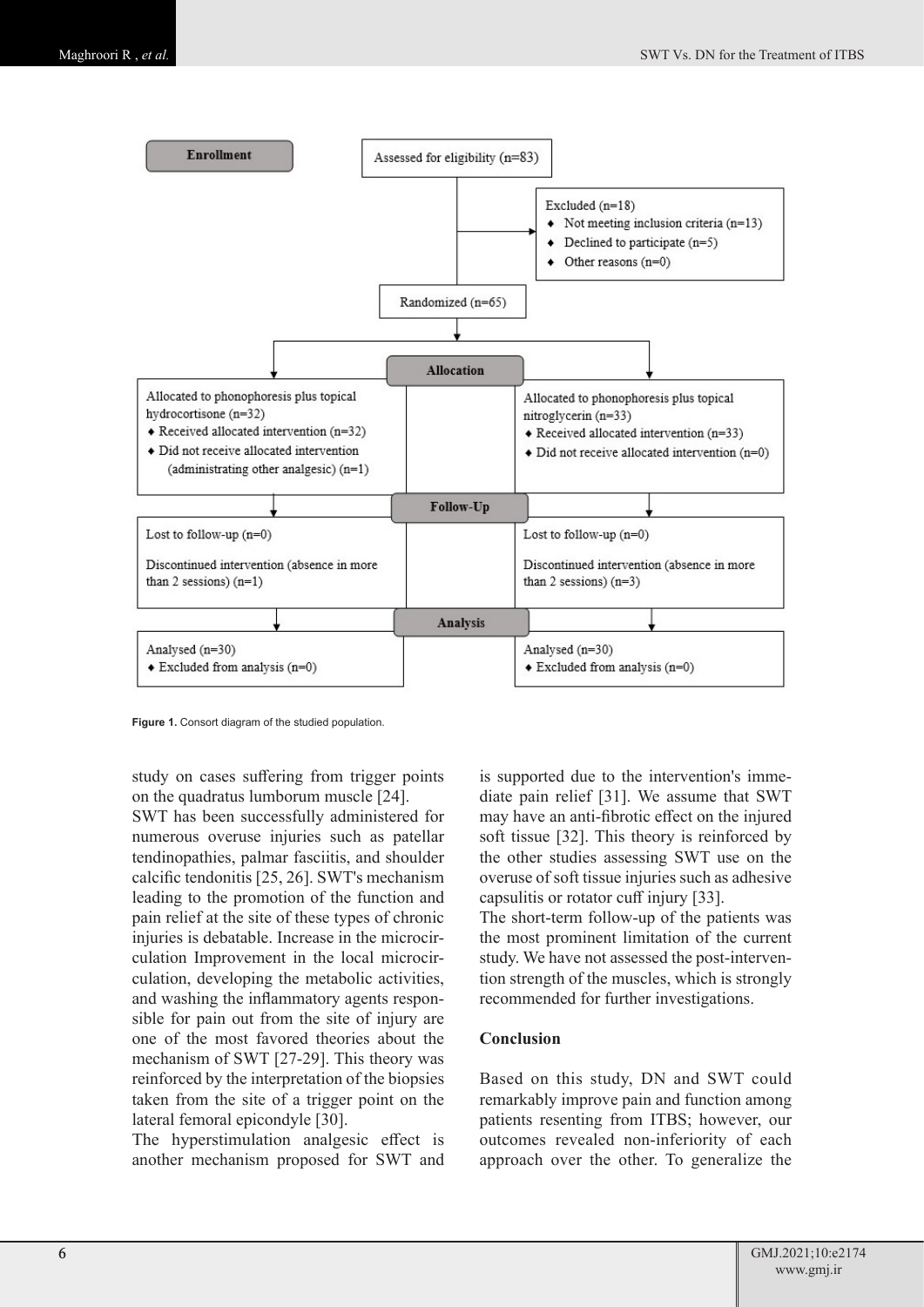outcomes, further studies with a more extended follow-up period are recommended.

## **Acknowledgment**

The authors of this manuscript want to acknowledge Dr. Ali Safaei for his efforts in

## **References**

- 1. Aderem J, Louw QA. Biomechanical risk factors associated with iliotibial band syndrome in runners: a systematic review. BMC Musculoskelet Disord. 2015;16(1):1-16.
- 2. Pegrum J, Self A, Hall N. Iliotibial band syndrome. BMJ. 2019;364(1):l980-86.
- 3. Baker RL, Fredericson M. Iliotibial band syndrome in runners: biomechanical implications and exercise interventions. Phys Med Rehabil Clin N Am. 2016;27(1):53-77.
- 4. Lavine R. Iliotibial band friction syndrome. Curr Rev Musculoskelet Med. 2010;3(14):18-22.
- 5. Walbron P, Jacquot A, Geoffroy J-M, Sirveaux F, Molé D. Iliotibial band friction syndrome: An original technique of digastric release of the iliotibial band from Gerdy's tubercle. Orthop Traumatol Surg Res. 2018;104(8):1209-13.
- 6. Beals C, Flanigan D. A Review of Treatments for Iliotibial Band Syndrome in the Athletic Population. J Sports Med (Hindawi Publ Corp). 2013;1(1):1-6.
- 7. Rahbar M, Eslamian F, Toopchizadeh V, Jahanjoo F, Kargar A, Dolatkhah N. A Comparison of the Efficacy of Dry-Needling and Extracorporeal Shockwave Therapy for Plantar Fasciitis: A Randomized Clinical Trial. Iranian Red Crescent Medical Journal. 2018;20(9):1- 10.
- 8. Rayegani SM, Bayat M, Bahrami MH, Raeissadat SA, Kargozar E. Comparison of dry needling and physiotherapy in treatment of myofascial pain syndrome. Clin Rheumatol. 2014;33(6):859-64.
- 9. Walsh R, Kinsella S, McEvoy J. The effects of dry needling and radial extracorporeal shockwave therapy on latent trigger

conducting and preparing the current study.

# **Conflict of Interest**

The authors of the current study declare no conflict of interest.

point sensitivity in the quadriceps: A randomised control pilot study. J Bodyw Mov Ther. 2019:23(1):82-8.

- 10. Walsh R. The effects of dry needling and radial extracorporeal shockwave therapy on the sensitivity of trigger points in the quadriceps and jump performance: A randomised control trial. Institute of Technology Carlow; 2017.
- 11. Shamus J, Shamus E. The management of Iliotibial band syndrome with a multifaceted approach: A double case report. Int J Sports Phys Ther. 2015;10(3):378-90.
- 12. Pavkovich R. The use of dry needling for a subject with chronic lateral hip and thigh pain: a case report. Int J Sports Phys Ther. 2015;10(2):246-55.
- 13. Pavkovich R. Effectiveness of dry needling, stretching, and strengthening to reduce pain and improve function in subjects with chronic lateral hip and thigh pain: A retrospective case series. International journal of sports physical therapy. 2015;10(4):540-51.
- 14. Weckström K, Söderström J. Radial extracorporeal shockwave therapy compared with manual therapy in runners with iliotibial band syndrome J Back Musculoskelet Rehabil. 2016;29(1):161- 70.
- 15. Tabatabaei A EE, Ahmadi A, Sarrafzadeh J. Comparison between the effect of pressure release and dry needling on the treatment of latent trigger point of upper trapezius muscle. PTJ. 2013;3(3):9-15 [Persian].
- 16. Hong C-Z. Lidocaine injection versus dry needling to myofascial trigger point. The importance of the local twitch response. Am J Phys Med Rehabil. 1994;73(4):256-